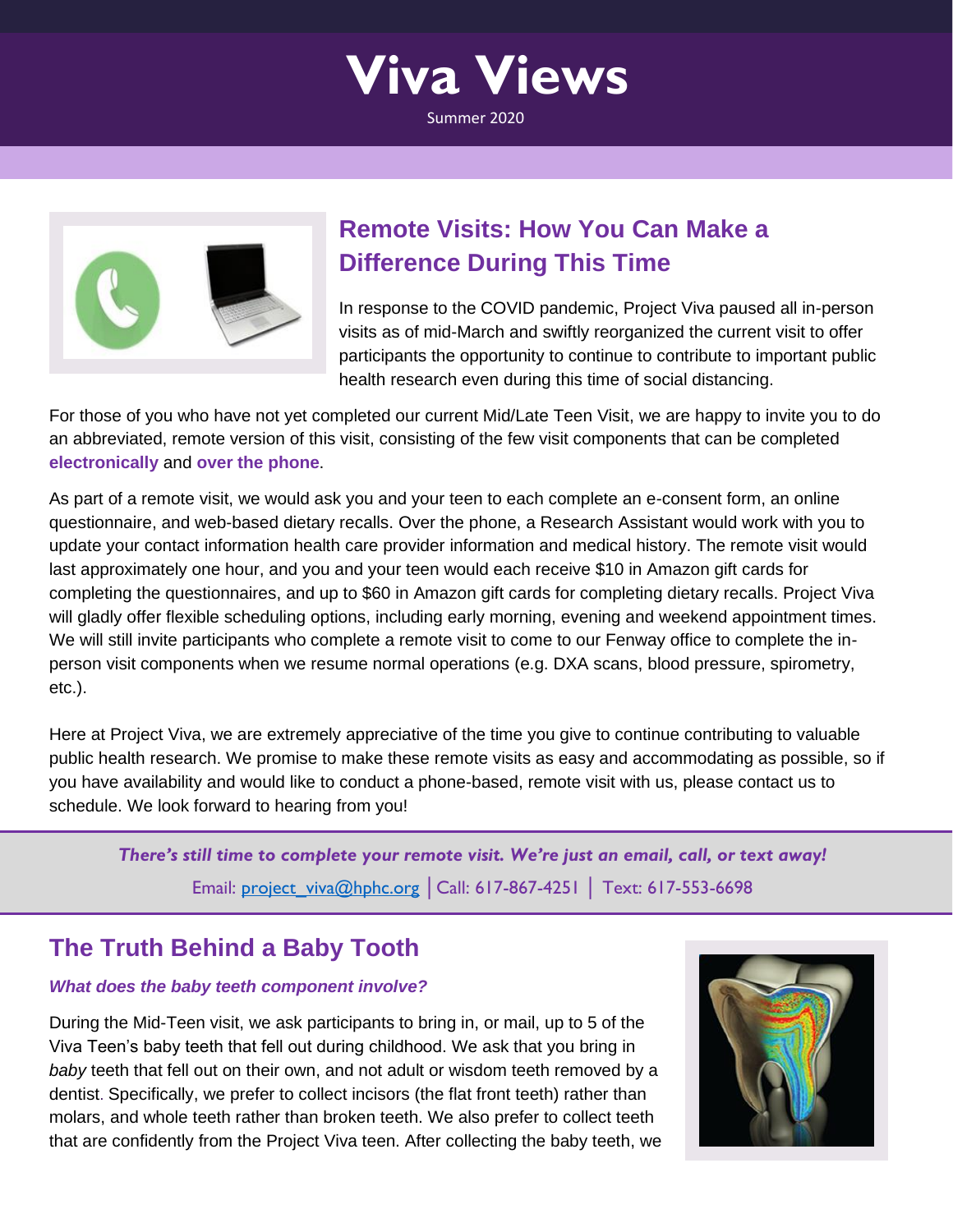ship them to our colleagues at the Icahn School of Medicine at Mount Sinai who are experts in tooth content analyses.

#### *Why are we asking to collect your teen's baby teeth?*

Although this may seem like a strange request, it turns out that baby teeth are rich with scientific data. During prenatal life, teeth form in layers, like the rings in a tree trunk. Anything circulating in the blood during the development of the tooth becomes trapped inside the layers. We use the teeth to measure different pre- and post-natal exposures, such as exposure to potentially toxic metals in the environment. These environmental exposures have the potential to affect development, which can impact life-long health. For example, we are examining how levels of metals such as lead and mercury that are trapped within the teeth are related to fetal growth and child behaviors. By looking at tooth barium levels, we can better understand infant diet.



## **Stepping Up How We Measure Sleep and Physical Activity: From Actigraph to Fitbit**

One new, exciting part of the Mid-Teen Visit is that we are giving our teenage participants a Fitbit device during the in-person visit. Participants put the Fitbit on during their visit and wear it for one full week of data collection.

<span id="page-1-0"></span>The following data is collected from teen participants: number of steps

walked, heart rate, calories burned, and sleep length. No GPS or other location information is collected. We are asking participants to sync their devices to a smartphone app or computer at least once per day. After the oneweek period of data collection, Project Viva stops collecting data from the participant's device and the device is theirs to keep as a thank you for completing the study visit.

This is Project Viva's second time collecting data using an activity monitor. During the Early-Teen Visit, participants wore an Actigraph watch, which recorded data on steps and sleep and needed to be returned to the Viva staff at the end of the collection period. When our researchers analyzed the Actigraph sleep data, [they](https://www.ncbi.nlm.nih.gov/pubmed/29907703)  [found that only 2.2% of adolescents met the lower bound of the National Sleep Foundation's recommended](https://www.ncbi.nlm.nih.gov/pubmed/29907703)  [sleep duration \(8 hours for 14-17 year old's and 9 hours for 11-13 year old's\) and 31% slept less than 7 hours](https://www.ncbi.nlm.nih.gov/pubmed/29907703)  [per day](https://www.ncbi.nlm.nih.gov/pubmed/29907703) (Cespedes 2018). This lack of sleep may set kids up for serious health issues later in life. When compared to well-rested kids, these sleep-deprived kids were found to have higher blood pressure, bigger waistlines, and lower levels of HDL cholesterol (less of the "good" cholesterol). This finding is one example of the many ways the data from an activity monitor can be useful. Project Viva is hoping to be able to analyze a wider range of data from the Fitbits.

These Fitbits are easier for us to use than the Actigraphs, because you don't have to mail them back to us after data collection is complete – they are yours to keep! Fitbit data helps us understand the full picture of a person's overall health and allows us to look at activity and sleep patterns over time.

# **Thank you for reading!**